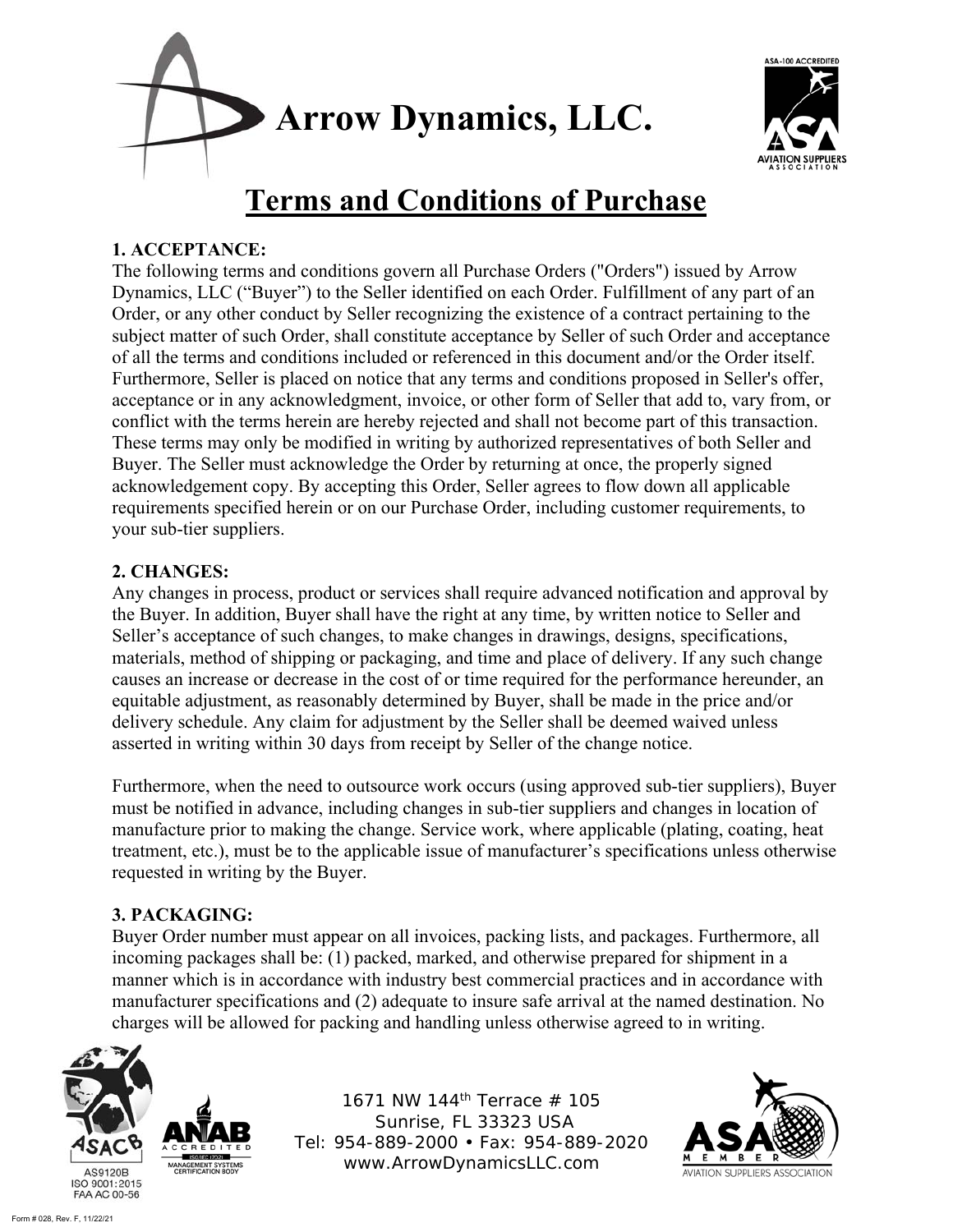



Hazardous Materials/Dangerous Goods must be prepared for shipment in accordance with the International Air Transport Association (IATA), Federal Aviation Administration (FAA) regulations and all other applicable laws and regulations; and packaged in appropriate UN Spec Box(es). Where applicable, a Safety Data Sheet (SDS) is required for Hazardous Materials/ Dangerous Goods items on the Order.

Any wooden crates and/or pallets must be heat treated/fumigated (IPPC Stamp required).

### **4. PRICES:**

Unless otherwise specified on the Order, all referenced monetary amounts are deemed to be expressed in U.S. dollars. Any increases in price shall be absorbed by the Seller.

# **5. RIGHT OF ACCESS:**

Buyer, its customers, and regulatory authorities reserve the right of access into Seller's facility for the purpose of performing verification activities of materials, quality systems, manufacturing and documentation. This right of access shall be flowed down to all facilities used in fulfillment of this order. Advance notification will be provided.

## **6. INSPECTION/TESTING/REJECTION:**

Receipt of goods or services and/or payment by Buyer for the goods or services delivered hereunder shall not constitute Buyer's acceptance. Buyer retains the right to inspect/verify the goods or work performed and to reject any or all of the goods or work performed which are, in Buyer's judgement, determined to be defective or non-conforming. Verification by Buyers and/or its customer shall not be used as evidence of effective control of quality and shall not absolve the Seller of the responsibility to provide acceptable product or service, nor shall it preclude subsequent rejection by Buyer or its customer. Goods rejected by Buyer and goods supplied as overages of quantities called for herein may be returned to Seller at Seller's expense.

Seller shall refund to Buyer all amounts paid for goods rejected or, at the Buyer's option, Seller shall replace goods rejected in a timely manner and without additional expense to Buyer.

Any COD shipments sent without prior written approval will be rejected and the freight charges will be revered to Seller's account.

Furthermore, Buyer shall monitor Seller's performance as it relates to quality and delivery.



1671 NW 144th Terrace # 105 Sunrise, FL 33323 USA Tel: 954-889-2000 • Fax: 954-889-2020 www.ArrowDynamicsLLC.com

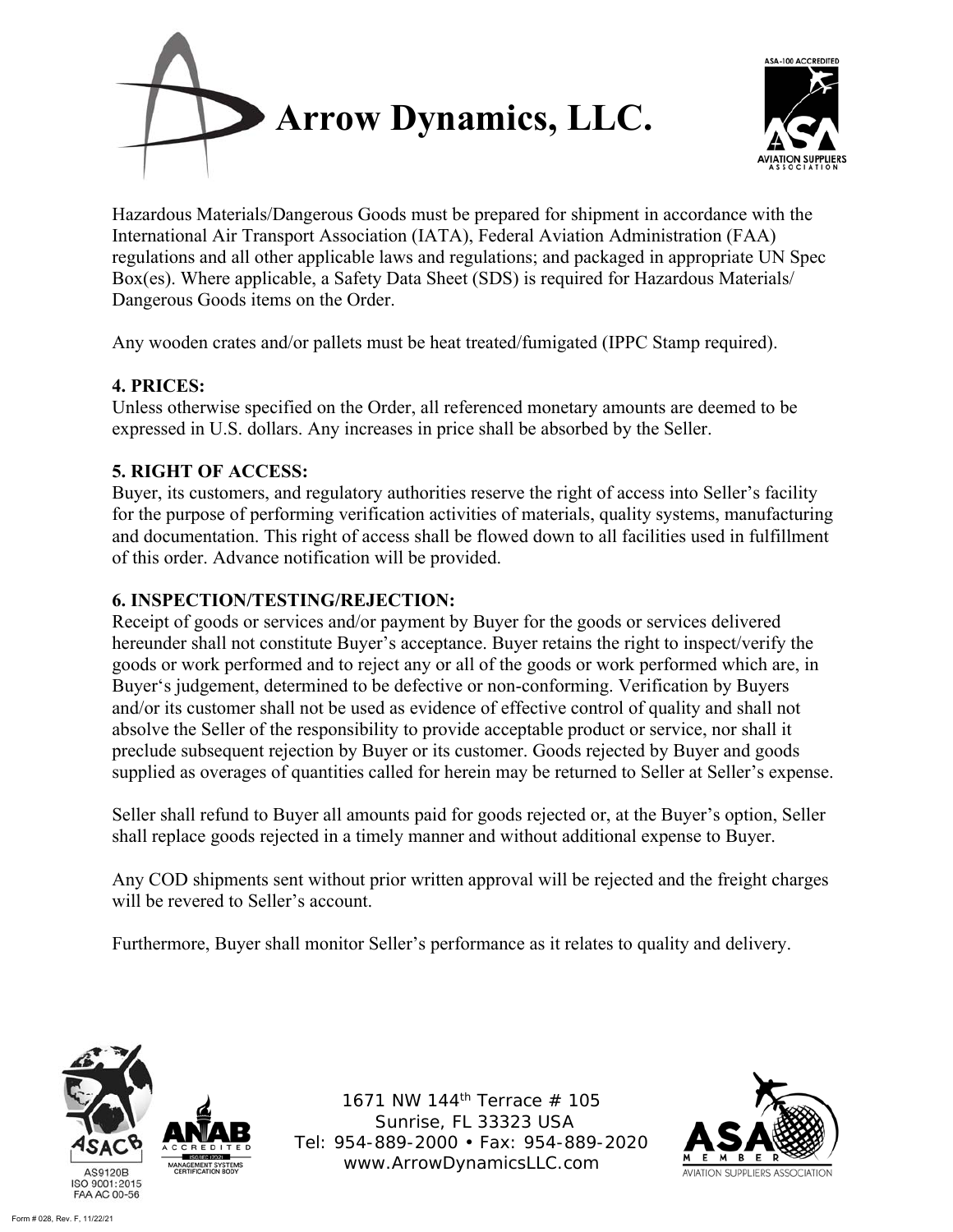



# **7. CONFIDENTIALITY:**

All documents, specifications, technical data, artwork, or drawings delivered to Seller by Buyer, and any other non-public information Buyer discloses to Seller, shall remain property of the Buyer. Seller shall keep confidential all information and data furnished by Buyer and shall not disclose such information except as required for the efficient performance of this Order or as required by law. Seller shall return all such information and all copies thereof to Buyer upon Buyer's request. Seller shall not, without written consent of the Buyer, use Buyer's name or trademarks or service marks or in any manner publish the fact that Buyer has placed this Order.

## **8. COMPLIANCE:**

Seller shall implement and maintain a quality management system that is acceptable and appropriate for the items supplied and which complies with general industry standards. Furthermore, the Seller shall ensure employees are properly trained and qualified for the work they perform on this Order. Only approved external providers shall be used in the fulfillment of this Order, including process sources where applicable. In addition, seller agrees to comply with all applicable provisions of federal, state and local laws, orders, rules and regulations and warrants that all goods and services supplied hereunder will be produced or rendered, sold and shipped in compliance with the same. Upon Buyer's request, Seller will provide certification in writing of compliance with such provisions. In the event this Order references a government contract number, Seller agrees to comply with all applicable provisions of said contract, and all such provisions are hereby incorporated herein by reference. A copy of the applicable provisions will be provided upon request by the Seller.

Any goods or materials that are hazardous must be packaged in appropriate UN Spec box(es), marked, and shipped by the Seller to comply with all U.S. federal, state, and local regulations. A Safety Data Sheet (SDS) covering such goods or materials will be furnished to Buyer.

All items must conform to the Original Equipment Manufacturer's (OEMs) specifications and tests. Furthermore, goods must be made to the latest revision. If they are not made to the latest revision, Buyer must be informed of the revision the goods are made to prior to shipping. In addition, all units (where applicable) must be supplied with no pilot holes.

All orders, items, or lots require a certificate of conformity, test reports, and/or authorized release certificate, as applicable to show that verification has occurred and the order, items and/or lot meets all requirements. Certification of Compliance of items or lots included in this Order must include a statement of the condition of each item or lot, and must be signed by an authorized representative of the Seller. In addition, inflammability test reports (where applicable) must be supplied (i.e. fabric, insulation, blankets, and other such goods and materials) as well as test reports (where applicable) for hoses and tube assemblies. If Buyer does not receive such



1671 NW 144<sup>th</sup> Terrace # 105 Sunrise, FL 33323 USA Tel: 954-889-2000 • Fax: 954-889-2020 www.ArrowDynamicsLLC.com

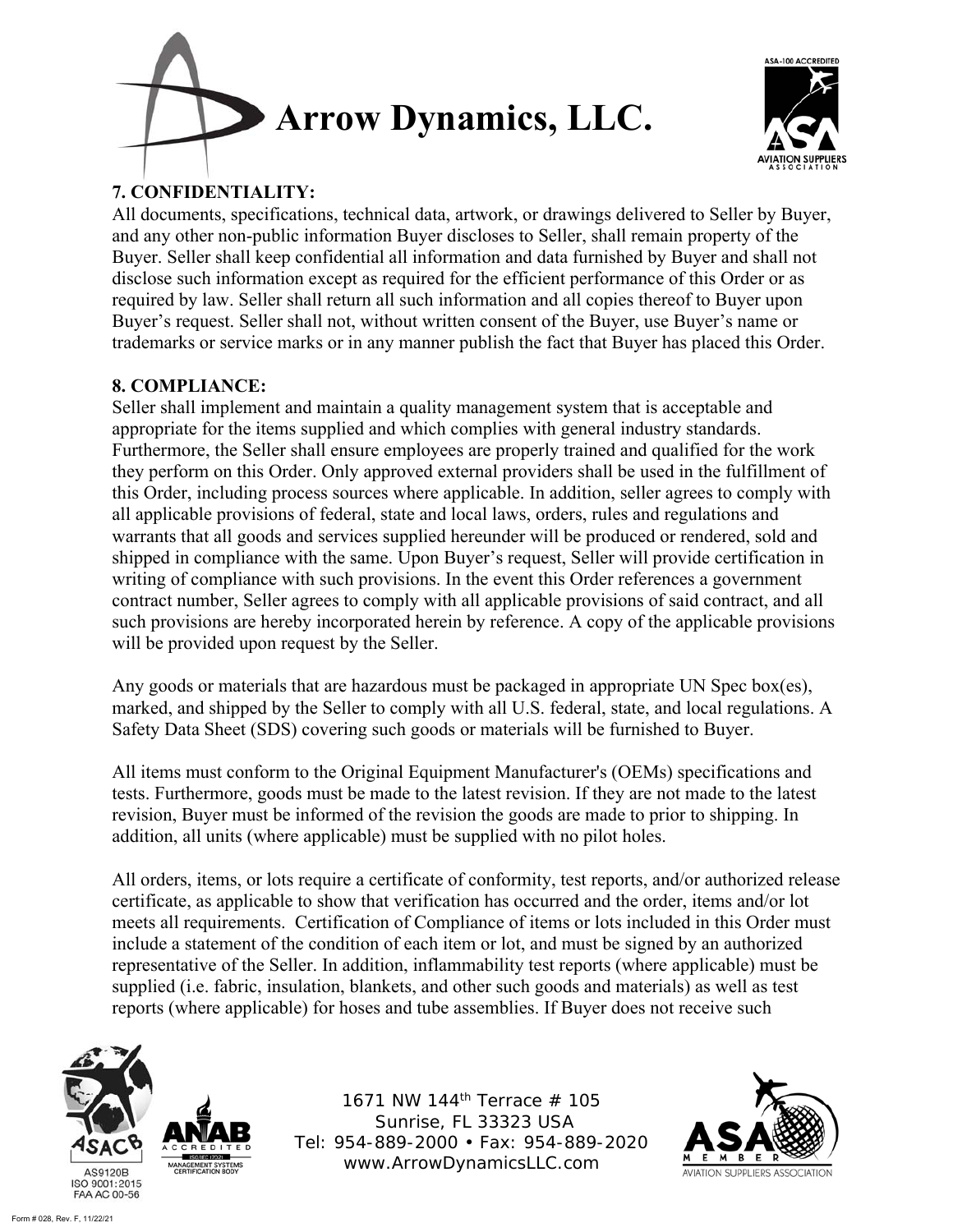



certification with the shipment, items will be held in quarantine and payment will not be processed until the proper certification is received. Identification and traceability for each item or lot must be maintained and linked to the Certificate of Conformance, test report, or authorized release certificate. Records must be retained for a minimum of 7 years from the date of sale after which they may be destroyed using appropriate methods such as shredding.

All time controlled and/or shelf-life limited materials or articles supplied under this Order shall be supplied with a Certificate signed by a responsible official of Seller indicating the date of manufacture and expiration date. Seller must assure that all time controlled and shelf-life limited items have at least 80% of the shelf life remaining at time of shipment. In addition, parts containing elastomer (rubber) material must be individually packed and marked with cure date and shelf life.

Seller shall notify Buyer of any changes in product part number and/or product definition, and shall receive permission for any deviation prior to shipment. No substitutes allowed without prior written authorization. Furthermore, if Seller becomes aware of any circumstances relating to the possible delivery of nonconforming product to Buyer, Seller shall immediately notify Buyer and provide all relevant information, including Purchase Order Number, Part Number, Serial Number, Lot/Batch Number, and nature of nonconformance. Nonconforming parts and materials shall be returned at the Seller's expense.

# **9. COUNTERFEIT PARTS, UNAPPROVED AND SUSPECTED UNAPPROVED PARTS:**

Seller will not utilize counterfeit parts, unapproved or suspected unapproved parts. In addition, Seller must have the proper controls and training in place with its employees, suppliers and subtier suppliers to prevent the use of counterfeit parts, unapproved and suspect unapproved parts.

# **10. EXPORT CONTROL:**

Seller agrees to comply fully with all applicable U.S. export control laws and regulations as they may apply to any parts, components, materials, software, or information furnished to the Seller under this Contract. Seller agrees that it will not allow the re-export of any of the above without the authority of an Export License or applicable License Exception.

By accepting this purchase order and supplying the stated part(s) and/or material, the Seller certifies it is eligible to conduct business with the U.S. Government and that the neither the Seller nor any of its officers, owners, or business interests are not presently debarred or otherwise forbidden to be involved with any transaction related to the sale of goods and/or services to the U.S. government nor the export of goods and services in accordance with U.S. Government laws, ITAR, AECA, and other U.S. export regulations.



1671 NW 144<sup>th</sup> Terrace  $#$  105 Sunrise, FL 33323 USA Tel: 954-889-2000 • Fax: 954-889-2020 www.ArrowDynamicsLLC.com

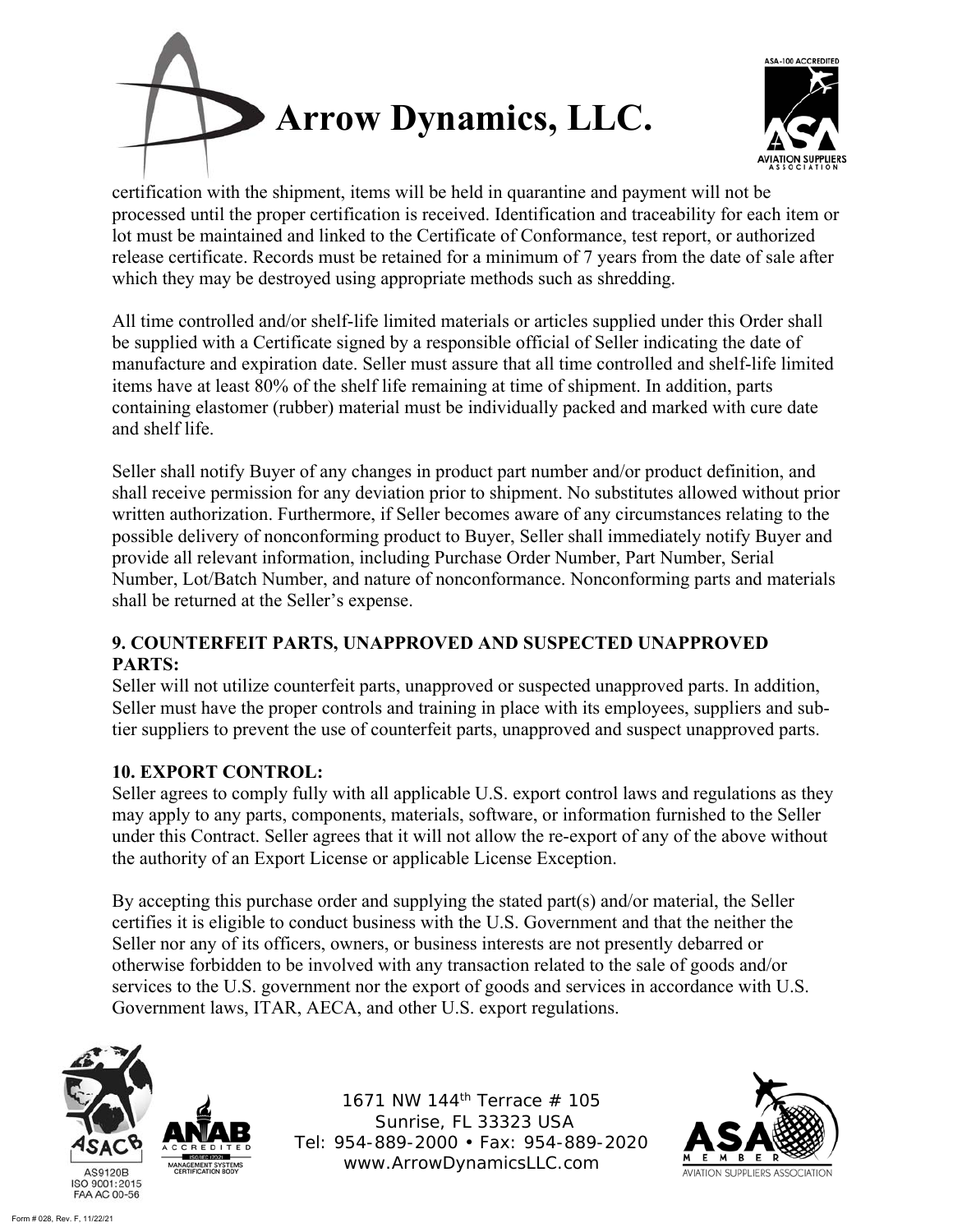



Seller shall notify the Buyer immediately if Seller is listed in any Denied Parties List or if Seller's export privileges are otherwise denied, suspended, or revoked in whole or in part by any U.S. Government agency or other entity. Furthermore, if Seller (or any of its subcontractors) is debarred by the U.S. Government from participating in transactions involving the export of goods and/or materials, Buyer reserves the right to cancel this Order without liability of any kind to Seller. If Buyer becomes aware of such status of Seller (or any of its subcontractors) after the ordered goods have been received by the Buyer, Buyer may return such goods to Seller and Seller shall immediately refund all amounts paid by Buyer, if any, for such goods and/or materials. In addition, at Buyer's request, Seller will provide Buyer with all data Buyer may need to apply for and obtain any Export License or applicable License Exception.

ECCN and Schedule B/HTS number or USML Category for each line item must be provide on the packing slip or C of C.

# **11. EMPLOYEE AWARENESS:**

Seller, as a supplier to the Buyer, shall make employees aware of their contribution to product and service quality, their contribution to product safety, and the importance of ethical behavior.

## **12. FOD (Foreign Object Damage or Foreign Object Debris)**

Seller shall maintain a FOD Prevention Program in accordance with Aerospace Standard AS9146, Foreign Object Damage (FOD) Prevention Program - Requirements for Aviation, Space, and Defense Organizations, or equivalent.

Whenever or wherever Foreign Object Debris (FOd) can be entrapped or Foreign Objects (FO) can migrate, Seller shall ensure that any and all applicable prevention requirements are flowed down to Seller's subcontractors at every tier.

Prior to closing inaccessible or obscured areas and compartments during assembly, Seller shall inspect for FO/materials and ensure no protective devices (e.g., bags, caps, covers, plugs) remain embedded. Where applicable, Seller shall ensure tooling, jigs, fixtures, and test or handling equipment are maintained in a state of cleanliness and repair sufficient to prevent FOd and/or FOD.

By delivering Items to Buyer, Seller shall be deemed to have certified to Buyer that such Items and packaging are free from any FO/FOd.



1671 NW 144<sup>th</sup> Terrace  $#$  105 Sunrise, FL 33323 USA Tel: 954-889-2000 • Fax: 954-889-2020 www.ArrowDynamicsLLC.com